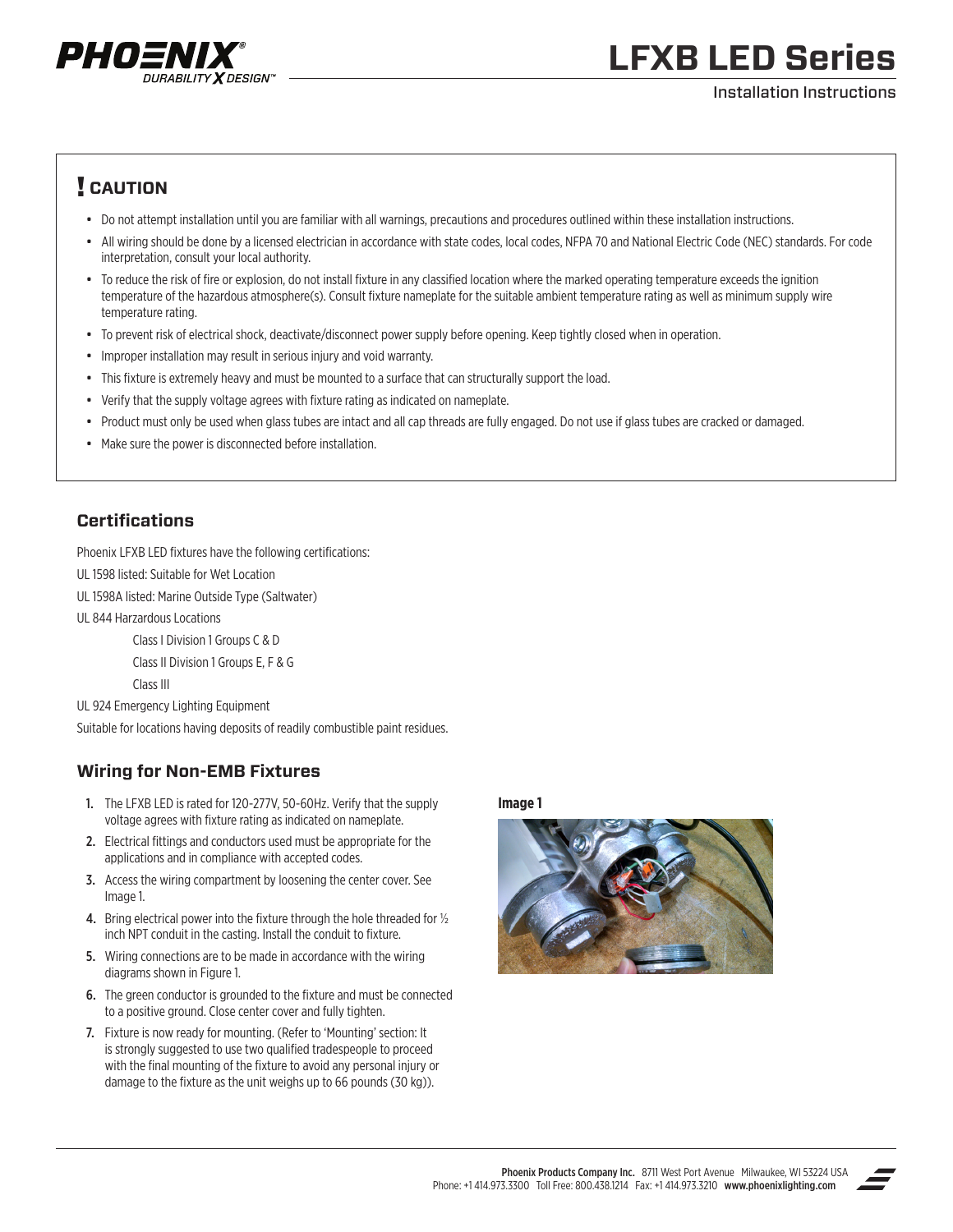## **LFXB LED Series**



Installation Instructions



#### **Mounting**

Note: In applications where vibration is present, do not mount fixtures on surfaces that are unsupported or are subject to flexing. It is strongly suggested to use two qualified tradespeople to proceed with the final mounting of the fixture to avoid any personal injury or damage to the fixture as the unit weighs up to 66 pounds (30 kg).

The mounting brackets are shipped installed on the fixture.

Fasten fixture with two appropriate sized screws through holes provided in the mounting brackets on either end.

This fixture requires a minimum of 50 inches of clearance from re-lamp end of fixture for LED board replacement.

This fixture is extremely heavy and must be mounted to a surface that can structurally support the load.

Do not let fixture hang on only one bracket at any time. Failing to comply can result in breakage of an end casting or mounting bracket allowing the fixture to fall, which can cause serious injury or death and will void warranty.

#### **Driver Replacement**

Note: When replacing the driver box cover, be sure the o-ring seal is properly seated in the groove. The screws must be tightened in alternate rotation so that a 0.0015 feeler gauge does not enter the joint more than 0.125 inch (3.18 mm) at any point.

If a driver must be replaced, access to the driver is accomplished by removing the 22 screws on the top of the driver box.

## ! **CAUTION**

- To prevent high voltage from being present on ballast output leads prior to installation, inverter connector must be open. Do not join inverter connector until installation is complete and AC power supply is connected to the emergency battery backup.
- To reduce risk of shock, disconnect both normal and emergency power supplies and invertor connector of the emergency battery backup before servicing fixture.
- Do not attempt to service battery inside emergency battery backup.

#### **EMB**

Note: Connect red leads together for battery connection. See Figure 2. Only one LED strip will be illuminated when emergency lighting power is operating. The EMB will illuminate one LED strip for 90 minutes.